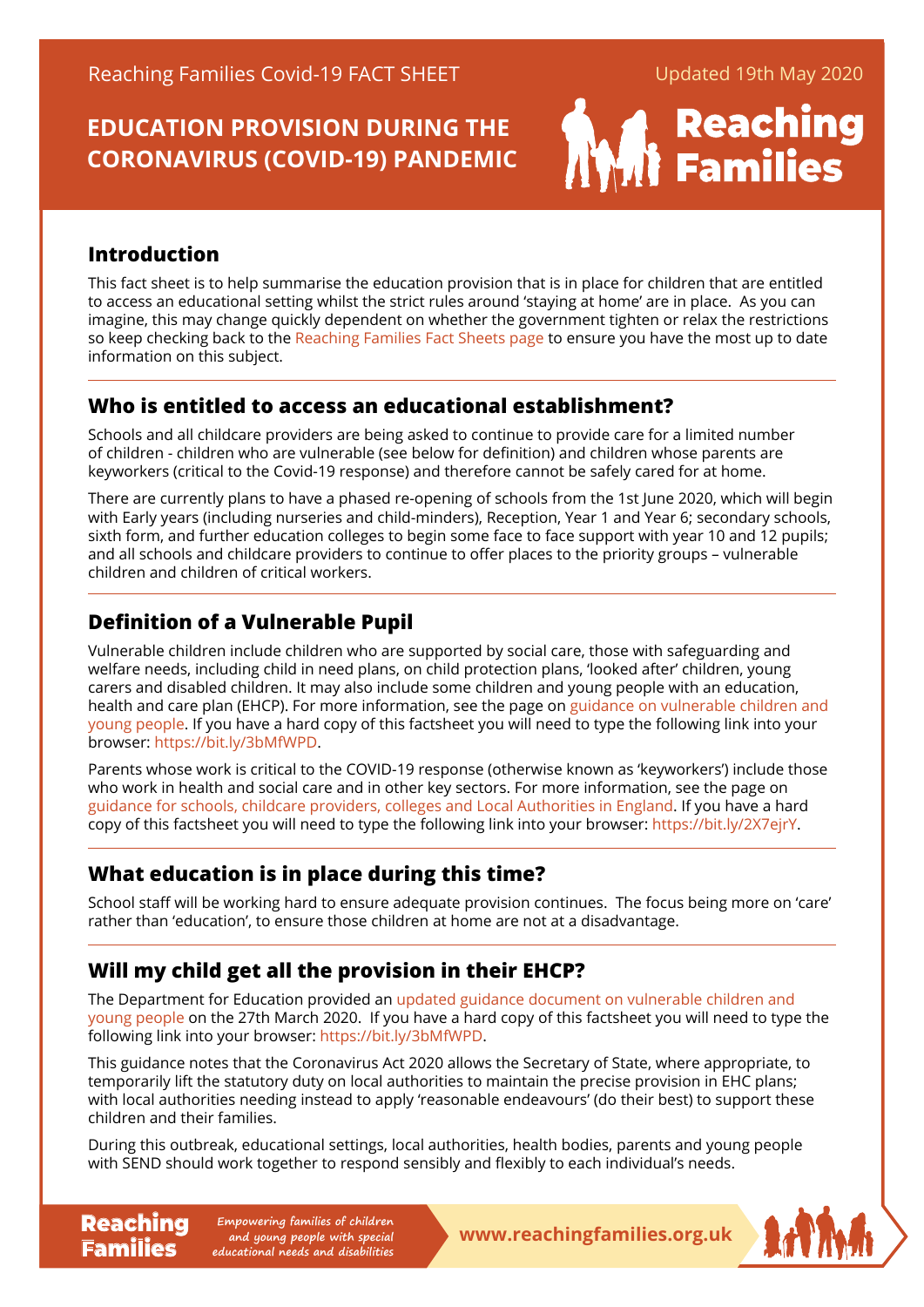**EDUCATION PROVISION DURING THE PANDEMIC**

### **What is happening over what would have been the May half-term?**

*(25th – 29th May for most West Sussex educational establishments)*

Schools and all childcare providers are being asked to remain open over the half term holidays to provide ongoing places to vulnerable children and those of keyworkers. Arrangements are being made for free school meals to continue for pupils who qualify. Only some will be open on Bank Holiday Monday so you will need to check with your child's setting.

#### **New requests for an EHC Needs Assessments**

The Local Authority will consider these requests in line with the law. The [DfE provided guidance](https://www.gov.uk/government/publications/changes-to-the-law-on-education-health-and-care-needs-assessments-and-plans-due-to-coronavirus) which came into force on the 1st May 2020, which relaxes duties around statutory timeframes for EHC needs assessment where elements of the process are not practical for reasons related to COVID-19.

The Local Authority will continue to process assessments as quickly as possible and requires contributors to the process to consider other methods of assessment (virtual) to enable them to provide advice to the process. The Local Authority must have the correct advice to enable them to make a decision about the suitability of issuing an EHCP and to enable them to correctly populate such a plan. The SEN Assessment Team will keep families informed.

### **EHC Needs Assessments already in progress**

**Pupils who have yet to reach week 16 of the assessment** – The Local Authority will continue with the assessment as best it can but until the issue of a draft EHCP these pupils do not become part of the priority group for school attendance. At the point of agreeing a draft EHCP, discussions with parents/ school will take place regarding the wish for them to return to school.

**Pupils who have reached week 16 and have a draft EHCP** - If the pupil has a draft EHCP or the decision to draft an EHCP has been made then they meet the criteria for prioritised attendance at school and the assessment process will continue, subject to possible delays due to school closures.

## **What about Annual Reviews?**

It is advised that as far as possible the annual review process continues and required meetings use remote means (such as video, Skype or phone calls) to bring parties together. If, however, pupils and families are unwell or experiencing other significant challenges due to Covid-19, it would be best to agree to delay the review. For more information, please look on the Local Offer to see the SEN Assessment [Team's 'Information for families' document.](https://westsussex.local-offer.org/information_pages/605-coronavirus-covid-19-useful-information) It is in the West Sussex information section. If you have a hard copy of this fact sheet you will need to type the following link into your browser: <https://bit.ly/344hNwI>.

## **Can my child still be excluded?**

Current guidance remains in force; however, exclusion is a decision schools will not want to make if there is any other course of action as an alternative.

### **Further reading and useful links**

Families

- **Gov.UK:** [Reopening of schools guidance for parents and carers](https://www.gov.uk/government/publications/closure-of-educational-settings-information-for-parents-and-carers/reopening-schools-and-other-educational-settings-from-1-june)
- **DfE Coronavirus Helpline: Telephone: 0800 046 8687** Lines are open Monday to Friday from 8am to 6pm and weekends 10am to 4pm.
- **• Supporting Children's Mental Health:** <https://bit.ly/3axL3hN>
- **For further information on coronavirus and SEND:** [www.reachingfamilies.org.uk/coronavirus.html](https://www.reachingfamilies.org.uk/coronavirus.html)
- **• For further information on local SEND resources:** download *Making Sense of it All* from [www.reachingfamilies.org.uk/guides.html](https://www.reachingfamilies.org.uk/guides.html) or visit [https://westsussex.local-offer.or](https://westsussex.local-offer.org)g

**Reaching** Empowering families of children<br> **Reaching Empowering people with special**<br> **WWW.reachingfamilies.org.uk Empowering families of children and young people with special educational needs and disabilities**



| Reaching<br>| Families